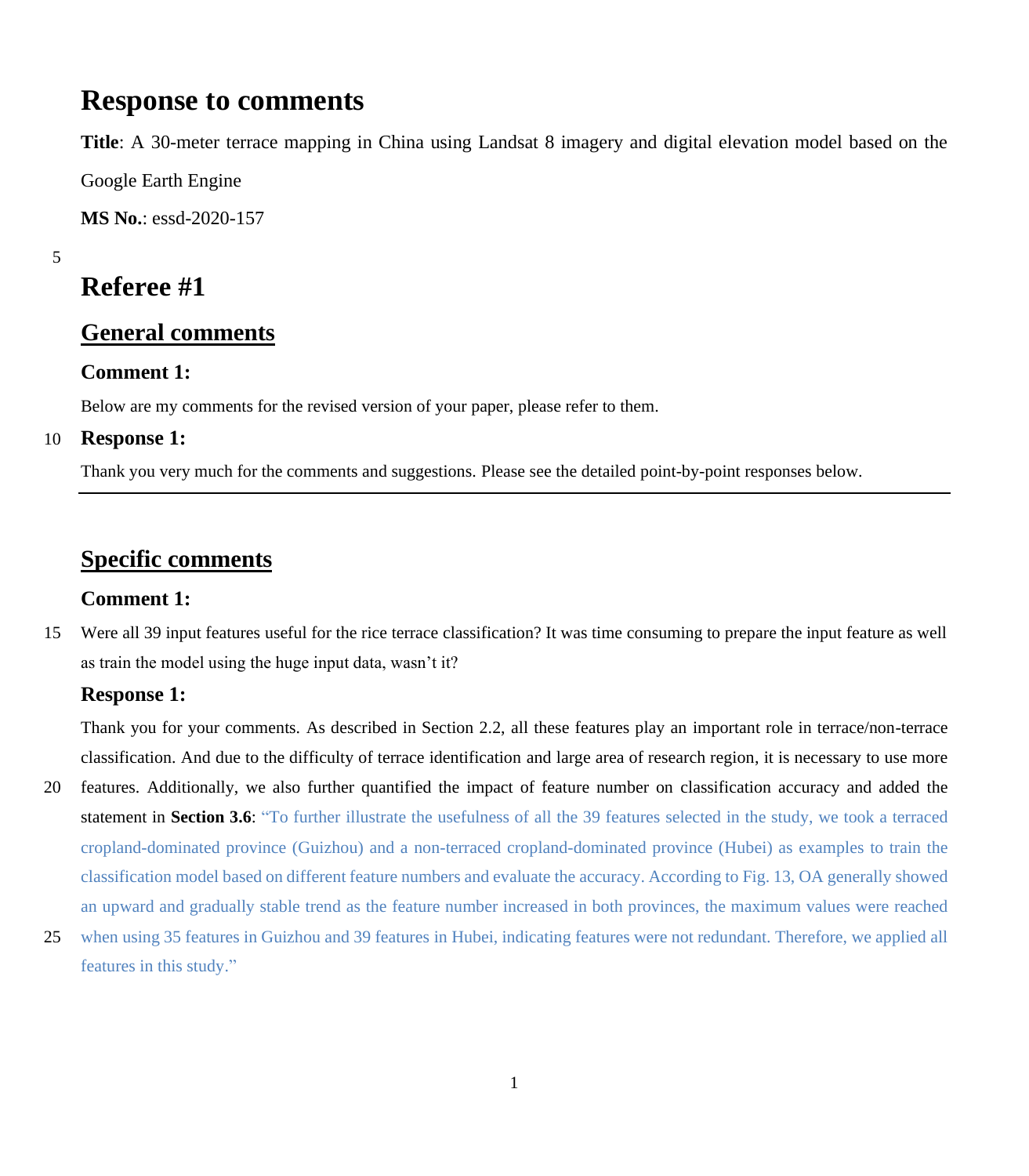

**Figure 13: OA for using different feature numbers in Guizhou and Hubei. The feature addition order along the horizontal axis is identical with the feature importance ranking of the province. The maximum value of accuracy is marked in black.**

30

As for the efficiency, if using traditional software packages, it is indeed time consuming for data preprocessing and model training. However, the GEE platform provides the analysis-ready data and high-performance parallel computation service, making it convenient and fast to prepare all the 39 features and train the classification model.

35

#### **Comment 2:**

What if you apply the model using only local samples and compare the results for the provinces with sufficient train and test samples?

#### **Response 2:**

40 Thank you for your suggestion. We trained the classification model using only the local training samples in all provinces where both local terrace and local non-terrace training sample number were more than 10. And the results were compared with the classification using national, regional and local training samples in the study.

The comparation was supplemented in **Section 3.6**: "As for the sampling strategy, to further clarify the effectiveness of the national and regional training samples in the study, we compared the accuracies of classification through only using local

45 training samples and through using national, regional and local training samples in the provinces where both local terrace and local non-terrace training sample size were more than 10 (Anhui, Beijing, Chongqing, Fujian, Guangdong, Guangxi, Hainan, Hebei, Henan, Hubei, Hunan, Inner Mongolia, Jiangsu, Jiangxi, Liaoning, Qinghai, Shaanxi, Shanxi, Sichuan, Taiwan, Tianjin, Zhejiang). On the whole, adding the national and regional samples increased OA by 6.90% in these provinces, proving our sampling strategy in the study is reliable and can be applied to other large-scale researches."

50